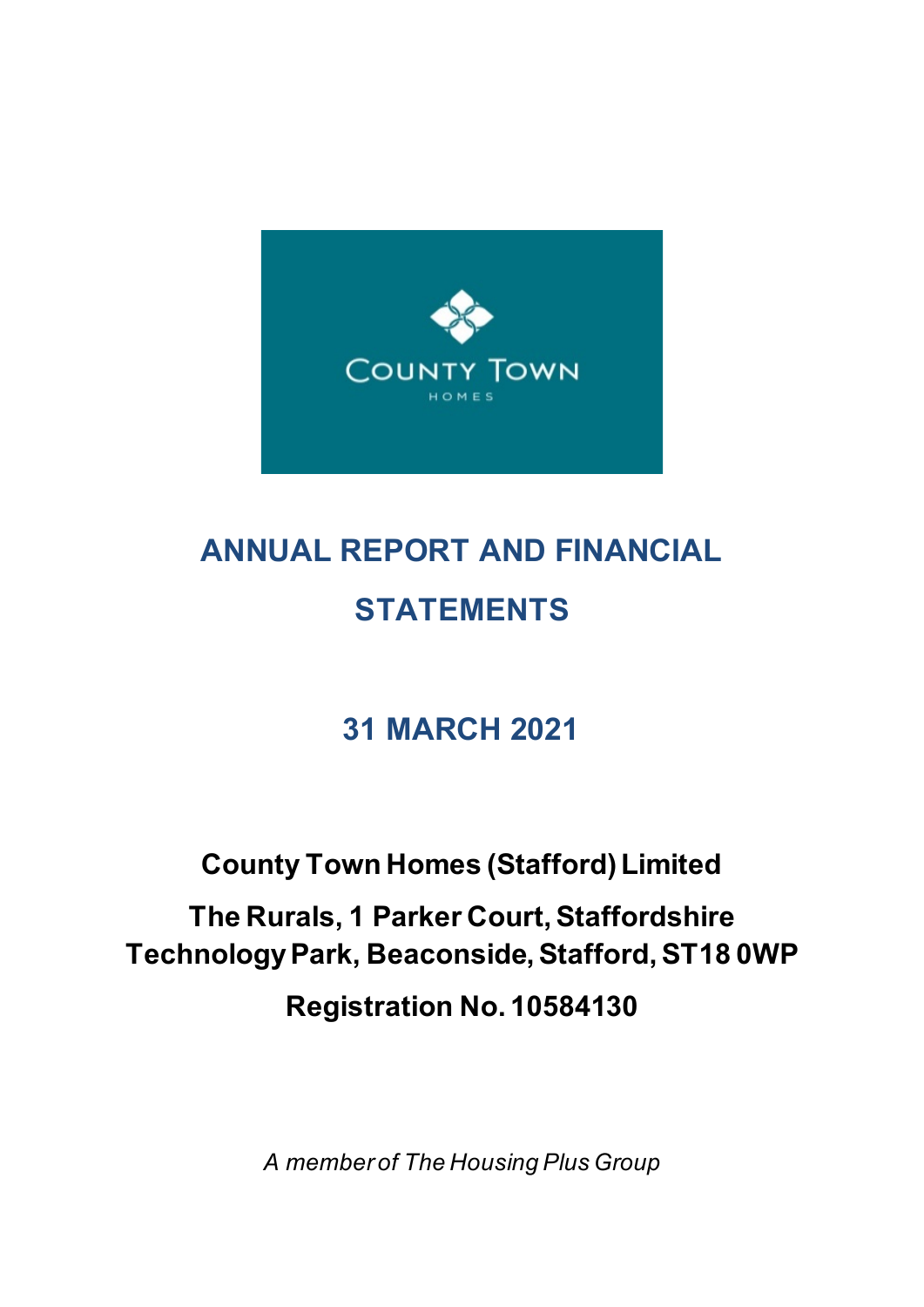## **CONTENTS**

| BOARD OF DIRECTORS, ADVISORS AND BANKERS Error! Bookmark not defined.                |  |
|--------------------------------------------------------------------------------------|--|
| REPORT OF THE BOARD FOR THE YEAR ENDED 31 MARCH 2021 Error! Bookmark not<br>defined. |  |
| <b>INDEPENDENT AUDITOR'S REPORT TO THE MEMBERS OF COUNTY TOWN HOMES</b>              |  |
|                                                                                      |  |
|                                                                                      |  |
|                                                                                      |  |
|                                                                                      |  |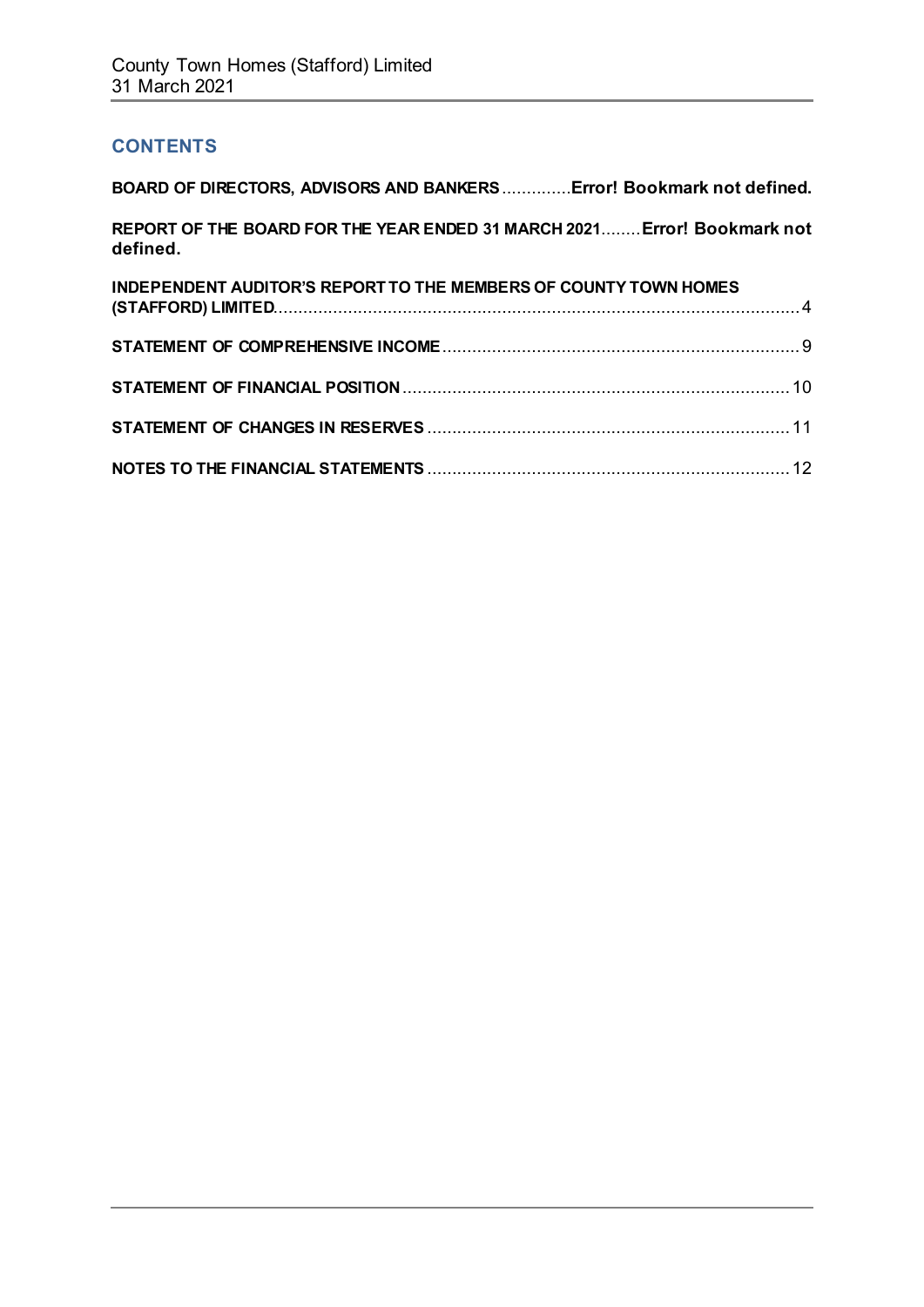# **BOARD OF DIRECTORS, ADVISORS AND BANKERS**

| <b>Board of Directors</b> |                       |                      |  |
|---------------------------|-----------------------|----------------------|--|
|                           | <b>Date Appointed</b> | <b>Date Resigned</b> |  |
| R B Lawrence              | 01 October 2019       | 30 April 2020        |  |
| V M Cross                 | 01 October 2019       |                      |  |
| J D Burt (Chair)          | 01 November 2019      |                      |  |
| I Farrell                 | 01 November 2019      |                      |  |
| $P$ J Ingle               | 01 November 2019      |                      |  |
| <b>K A Shaw</b>           | 01 November 2019      |                      |  |

| Secretary    |                 |  |
|--------------|-----------------|--|
| I E Molyneux | 01 October 2019 |  |

| <b>Registered Office</b>         | <b>The Rurals</b><br>1 Parker Court<br>Staffordshire Technology Park<br><b>Beaconside</b><br>Stafford<br><b>ST18 0WP</b>     |
|----------------------------------|------------------------------------------------------------------------------------------------------------------------------|
| <b>Registered Company Number</b> | 10584130                                                                                                                     |
| <b>Auditors</b>                  | KPMG LLP (appointed 12 November 2020)<br>1 Snow Hill Queensway<br>Birmingham<br><b>B4 6GH</b>                                |
| <b>Solicitors</b>                | <b>Anthony Collins Solicitors LLP</b><br>134 Edmund Street<br>Birmingham<br><b>B3 2ES</b>                                    |
| <b>Bankers</b>                   | <b>Barclays Bank</b><br>Barclays Bank Social Housing Team,<br>PO Box 3333,<br>15 Colmore Row,<br>Birmingham<br><b>B3 2WN</b> |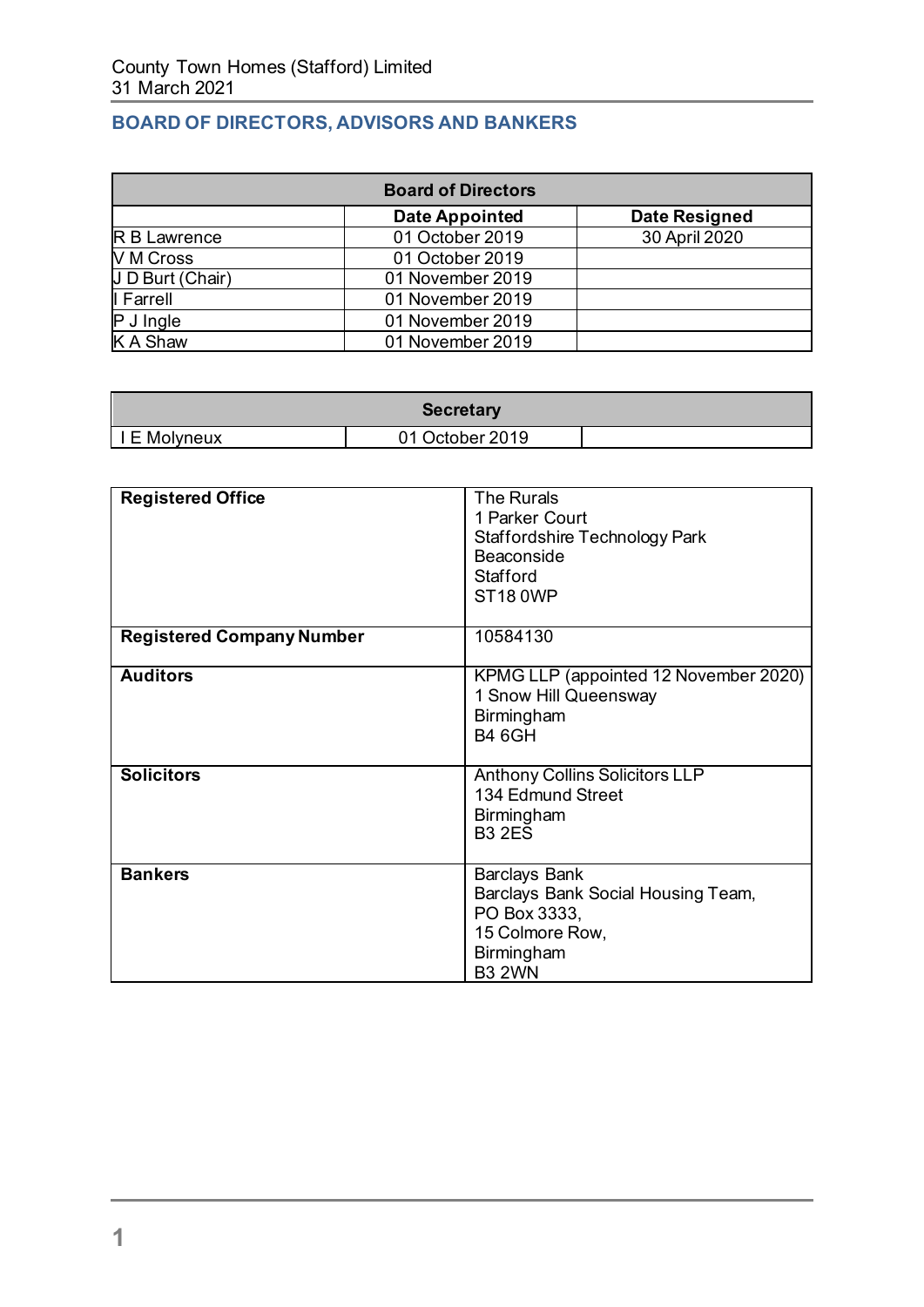## **REPORT OF THE BOARD FOR THE YEAR ENDED 31 MARCH 2021**

County Town Homes (Stafford) Limited is a wholly owned trading subsidiary of Stafford and Rural Homes (SARH). The Board of Directors presents its Report and the Audited Financial Statements for the period ended 31 March 2021. In preparing this report, the directors have taken advantage of the exemption from the requirement to prepare a strategic report.

## **Principal Activities**

The company was incorporated on 25 January 2017 to deliver new build developments for outright sale. Any taxable profits will be gift aided in full to the parent company within 9 months of the period end.

#### **Results and dividends**

The loss for the period, after taxation, amounted to £184k (2020: £56k). The directors do not recommend the payment of a dividend.

#### **The Board of Directors**

The Directors who served in the period, and up to the date of signing, are listed at page 1.

#### **Going concern**

County Town Homes has been incorporated to deliver new build developments for outright sale and is funded through an intragroup loan agreement with SARH and therefore its ongoing operations are closely aligned to the SARH Business Plan.

After reviewing the long term financial plan based on normal business planning and control procedures and having received confirmation of continued support from Stafford and Rural Homes, the members of the Board have a reasonable expectation that County Town Homes has adequate resources to continue in operational existence for the foreseeable future.

The ongoing impact of the Covid 19 outbreak has been considered by the Directors, and as their main customer is Stafford and Rural Homes, who have confirmed their support, the outbreak does not pose a material uncertainty that would cast doubt on the Company's ability to continue as a going concern. The board, therefore, consider it appropriate for the accounts to be prepared on a going concern basis.

## **External Auditors**

A resolution to appoint External Auditors will be proposed at the next Annual General Meeting.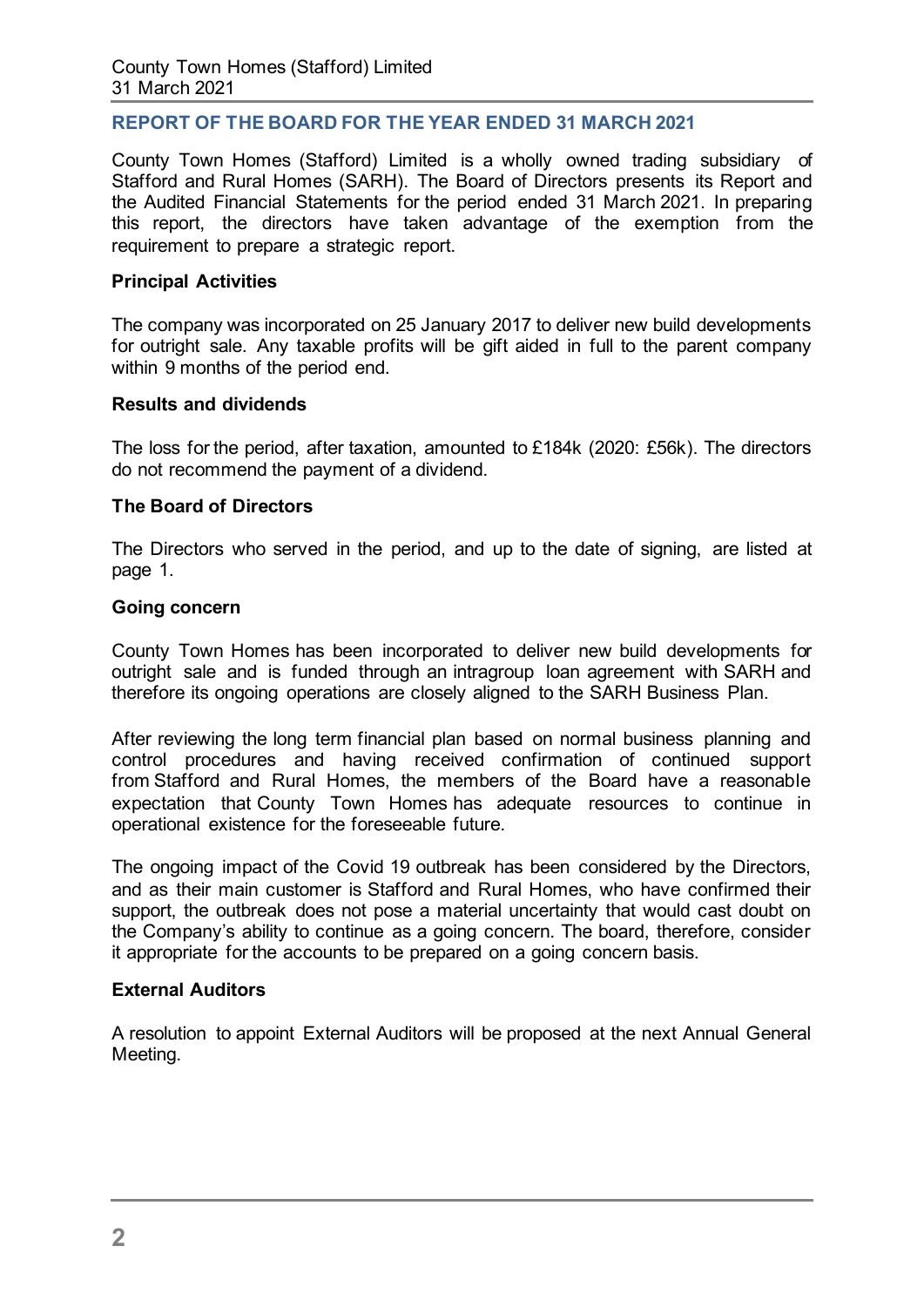## **REPORT OF THE BOARD FOR THE YEAR ENDED 31 MARCH 2021 (CONTINUED)**

## <span id="page-4-0"></span>**Statement of directors' responsibilities in respect of the Directors' Report and the financial statements**

The directors are responsible for preparing the Directors' Report and the financial statements in accordance with applicable law and regulations.

Company law requires the directors to prepare financial statements for each financial year. Under that law they have elected to prepare the financial statements in accordance with applicable law and Section 1A of FRS 102 The Financial Reporting Standard applicable in the UK and Republic of Ireland (UK Generally Accepted Accounting Practice applicable to Smaller Entities).

Under company law the directors must not approve the financial statements unless they are satisfied that they give a true and fair view of the state of affairs of the company and of the profit or loss of the company for that period. In preparing these financial statements, the directors are required to:

- select suitable accounting policies and then apply them consistently;
- make judgements and estimates that are reasonable and prudent; and
- assess the company's ability to continue as a going concern, disclosing, as applicable, matters related to going concern; and
- use the going concern basis of accounting unless they either intend to liquidate the company or to cease operations, or have no realistic alternative but to do so.

The directors are responsible for keeping adequate accounting records that are sufficient to show and explain the company's transactions and disclose with reasonable accuracy at any time the financial position of the company and enable them to ensure that the financial statements comply with the Companies Act 2006. They are responsible for such internal control as they determine is necessary to enable the preparation of financial statements that are free from material misstatement, whether due to fraud or error, and have general responsibility for taking such steps as are reasonably open to them to safeguard the assets of the company and to prevent and detect fraud and other irregularities.

The directors are responsible for the maintenance and integrity of the corporate and financial information included on the company's website. Legislation in the UK governing the preparation and dissemination of financial statements may differ from legislation in other jurisdictions.

The report of the Board was approved by the Board on 19 July 2021 and signed on its behalf by:

hene Holynois

**P J Ingle I E Molyneux Director Company Secretary**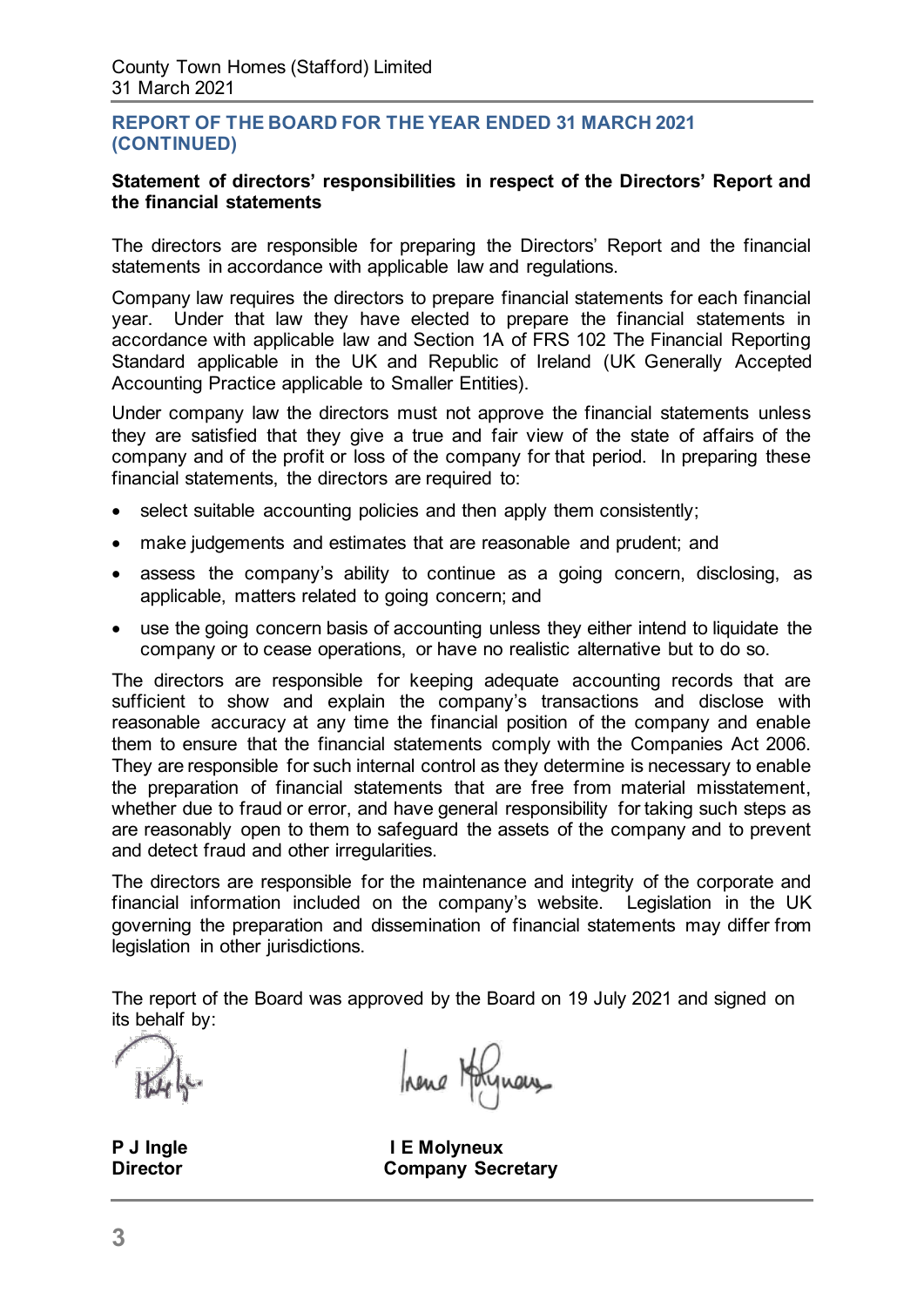## **Opinion**

We have audited the financial statements of County Town Homes (Stafford) Limited ("the company") for the year ended 31 March 2021, which comprise the Statement of Comprehensive Income, Statement of Financial Position, Statement of Reserves and related notes, including the accounting policies in note 2.

In our opinion the financial statements:

- give a true and fair view of the state of the company's affairs as at 31 March 2021 and of its loss for the year then ended;
- have been properly prepared in accordance with UK accounting standards applicable to smaller entities, including Section 1A of FRS 102 *The Financial Reporting Standard applicable in the UK and Republic of Ireland*; and
- have been prepared in accordance with the requirements of the Companies Act 2006.

## **Basis for opinion**

We conducted our audit in accordance with International Standards on Auditing (UK) ("ISAs (UK)") and applicable law. Our responsibilities are described below. We have fulfilled our ethical responsibilities under, and are independent of the company in accordance with, UK ethical requirements including the FRC Ethical Standard. We believe that the audit evidence we have obtained is a sufficient and appropriate basis for our opinion.

## **Going concern**

The directors have prepared the financial statements on the going concern basis as they do not intend to liquidate the company or to cease its operations, and as they have concluded that the company's financial position means that this is realistic. They have also concluded that there are no material uncertainties that could have cast significant doubt over its ability to continue as a going concern for at least a year from the date of approval of the financial statements ("the going concern period").

In our evaluation of the directors' conclusions, we considered the inherent risks to the company's business model and analysed how those risks might affect the company's financial resources or ability to continue operations over the going concern period.

Our conclusions based on this work:

- we consider that the directors' use of the going concern basis of accounting in the preparation of the financial statements is appropriate;
- we have not identified, and concur with the directors' assessment that there is not, a material uncertainty related to events or conditions that, individually or collectively, may cast significant doubt on the company's ability to continue as a going concern for the going concern period.

However, as we cannot predict all future events or conditions and as subsequent events may result in outcomes that are inconsistent with judgements that were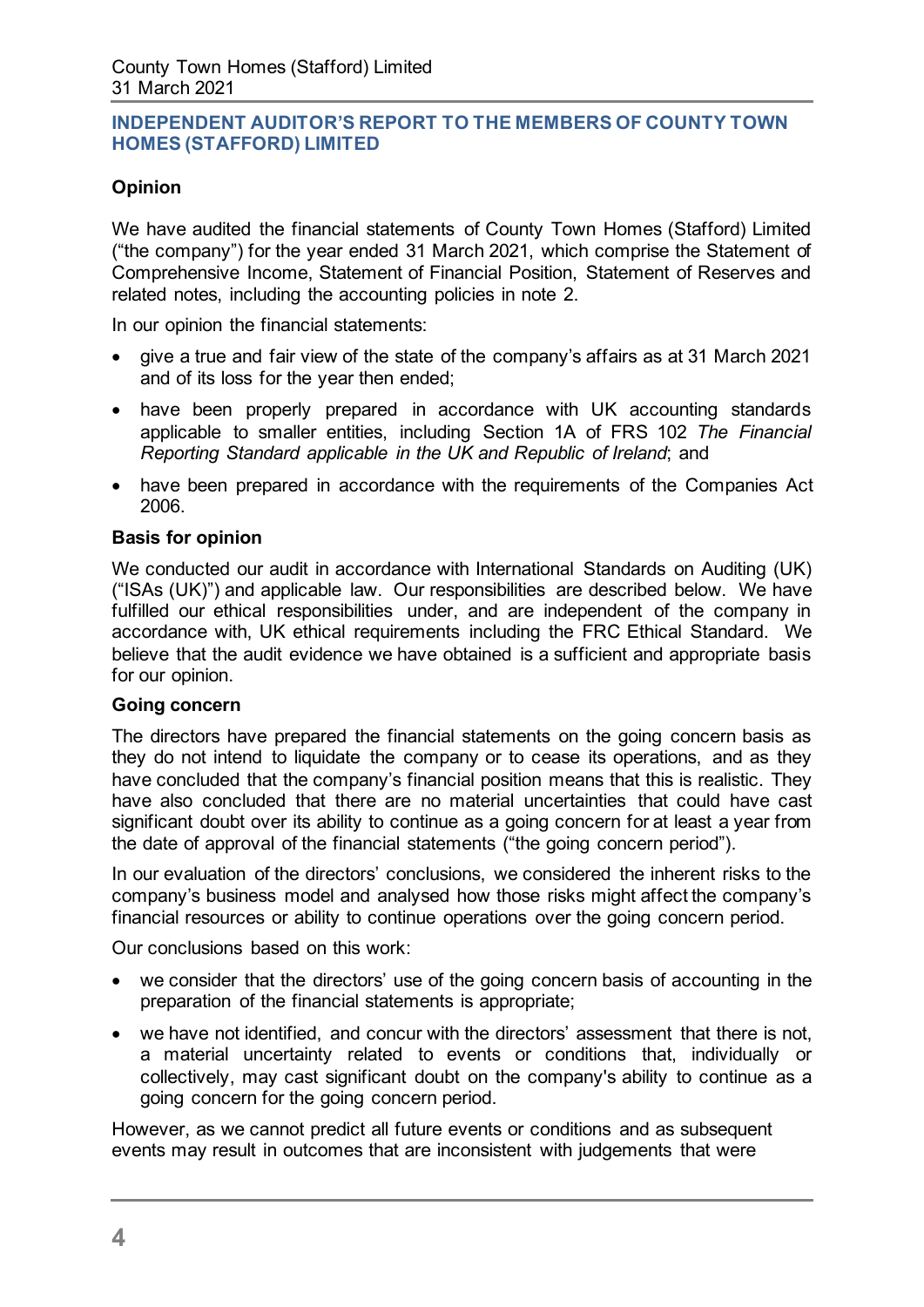reasonable at the time they were made, the above conclusions are not a guarantee that the company will continue in operation.

## **Fraud and breaches of laws and regulations – ability to detect**

*Identifying and responding to risks of material misstatement due to fraud*

To identify risks of material misstatement due to fraud ("fraud risks") we assessed events or conditions that could indicate an incentive or pressure to commit fraud or provide an opportunity to commit fraud. Our risk assessment procedures included:

- Enquiring of directors, the audit and risk committee as to the Company's high-level policies and procedures to prevent and detect fraud and the Company's channel for "whistleblowing", as well as whether they have knowledge of any actual, suspected or alleged fraud.
- Reading Board and audit and risk committee minutes.
- Using analytical procedures to identify any unusual or unexpected relationships.

We communicated identified fraud risks throughout the audit team and remained alert to any indications of fraud throughout the audit.

As required by auditing standards, we perform procedures to address the risk of management override of controls, in particular the risk that Company management may be in a position to make inappropriate accounting entries. On this audit we do not believe there is a fraud risk related to revenue recognition because of the limited revenue transactions during the period.

We did not identify any additional fraud risks.

We performed procedures including:

• Identifying journal entries to test based on risk criteria and comparing the identified entries to supporting documentation.

## *Identifying and responding to risks of material misstatement due to non-compliance with laws and regulations*

We identified areas of laws and regulations that could reasonably be expected to have a material effect on the financial statements from our general commercial and sector experience, and through discussion with the directors (as required by auditing standards), and discussed with the directors the policies and procedures regarding compliance with laws and regulations.

We communicated identified laws and regulations throughout our team and remained alert to any indications of non-compliance throughout the audit.

The potential effect of these laws and regulations on the financial statements varies considerably.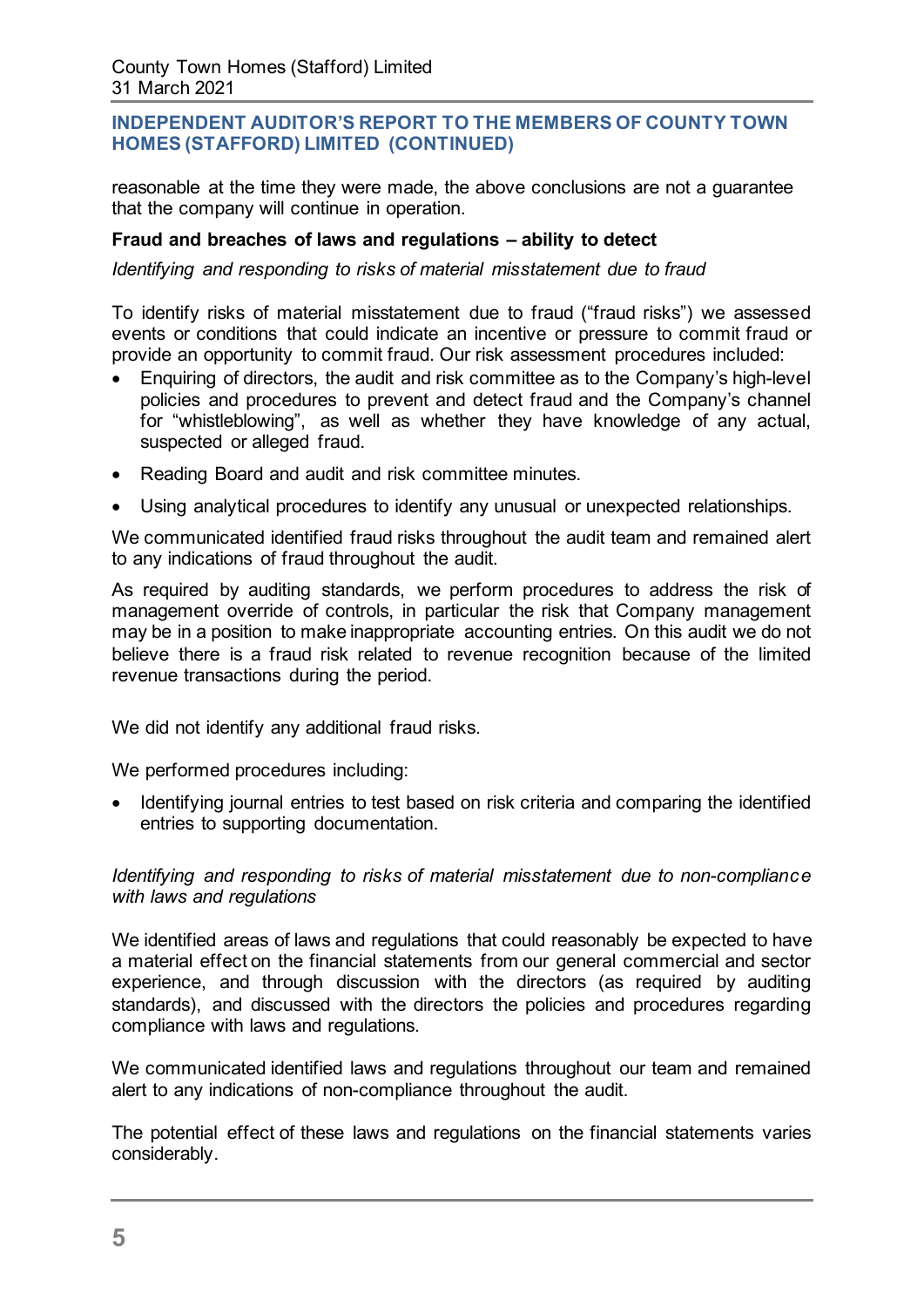Firstly, the Company is subject to laws and regulations that directly affect the financial statements including financial reporting legislation (including related companies legislation), distributable profits legislation, and taxation legislation and we assessed the extent of compliance with these laws and regulations as part of our procedures on the related financial statement items.

Secondly, the Company is subject to many other laws and regulations where the consequences of non-compliance could have a material effect on amounts or disclosures in the financial statements, for instance through the imposition of fines or litigation. We identified the following areas as those most likely to have such an effect: health and safety and certain aspects of company legislation recognising the nature of the Company's activities and its legal form. Auditing standards limit the required audit procedures to identify non-compliance with these laws and regulations to enquiry of the directors and inspection of regulatory and legal correspondence, if any. Therefore if a breach of operational regulations is not disclosed to us or evident from relevant correspondence, an audit will not detect that breach.

## *Context of the ability of the audit to detect fraud or breaches of law or regulation*

Owing to the inherent limitations of an audit, there is an unavoidable risk that we may not have detected some material misstatements in the financial statements, even though we have properly planned and performed our audit in accordance with auditing standards. For example, the further removed non-compliance with laws and regulations is from the events and transactions reflected in the financial statements, the less likely the inherently limited procedures required by auditing standards would identify it.

In addition, as with any audit, there remained a higher risk of non-detection of fraud, as these may involve collusion, forgery, intentional omissions, misrepresentations, or the override of internal controls. Our audit procedures are designed to detect material misstatement. We are not responsible for preventing non-compliance or fraud and cannot be expected to detect non-compliance with all laws and regulations.

## **Directors' report**

The directors are responsible for the directors' report. Our opinion on the financial statements does not cover that report and we do not express an audit opinion thereon.

Our responsibility is to read the directors' report and, in doing so, consider whether, based on our financial statements audit work, the information therein is materially misstated or inconsistent with the financial statements or our audit knowledge. Based solely on that work:

- we have not identified material misstatements in the directors' report;
- in our opinion the information given in that report for the financial year is consistent with the financial statements; and
- in our opinion that report has been prepared in accordance with the Companies Act 2006.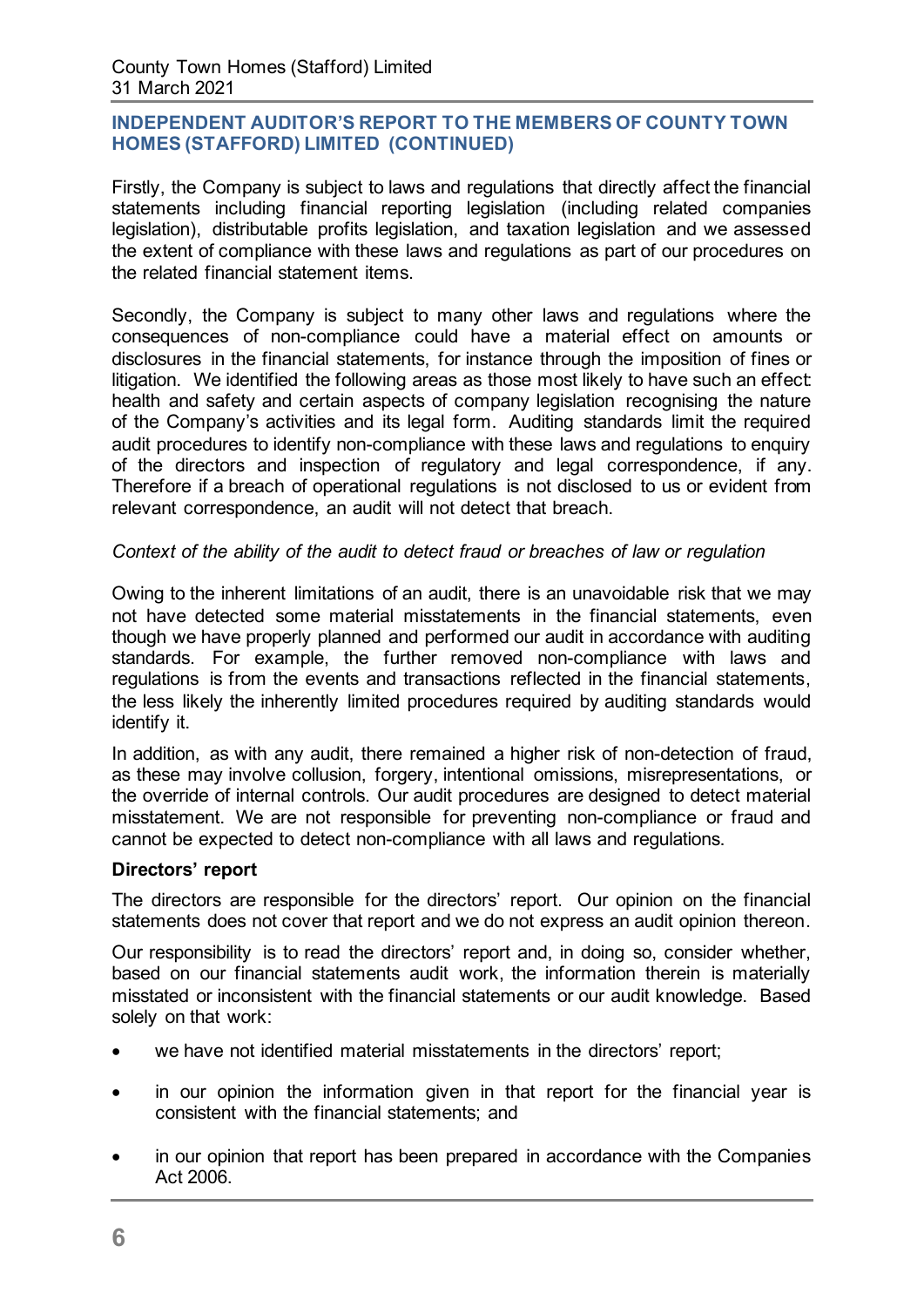## **Matters on which we are required to report by exception**

Under the Companies Act 2006 we are required to report to you if, in our opinion:

- adequate accounting records have not been kept, or returns adequate for our audit have not been received from branches not visited by us; or
- the financial statements are not in agreement with the accounting records and returns; or
- certain disclosures of directors' remuneration specified by law are not made; or
- we have not received all the information and explanations we require for our audit; or
- the directors were not entitled to prepare the financial statements in accordance with the small companies regime and take advantage of the small companies exemption from the requirement to prepare a strategic report.

We have nothing to report in these respects.

#### **Directors' responsibilities**

As explained more fully in their statement set out on page 3, the directors are responsible for: the preparation of the financial statements and for being satisfied that they give a true and fair view; such internal control as they determine is necessary to enable the preparation of financial statements that are free from material misstatement, whether due to fraud or error; assessing the company's ability to continue as a going concern, disclosing, as applicable, matters related to going concern; and using the going concern basis of accounting unless they either intend to liquidate the company or to cease operations, or have no realistic alternative but to do so.

## **Auditor's responsibilities**

Our objectives are to obtain reasonable assurance about whether the financial statements as a whole are free from material misstatement, whether due to fraud or error, and to issue our opinion in an auditor's report. Reasonable assurance is a high level of assurance, but does not guarantee that an audit conducted in accordance with ISAs (UK) will always detect a material misstatement when it exists. Misstatements can arise from fraud or error and are considered material if, individually or in aggregate, they could reasonably be expected to influence the economic decisions of users taken on the basis of the financial statements.

A fuller description of our responsibilities is provided on the FRC's website at [www.frc.org.uk/auditorsresponsibilities.](http://www.frc.org.uk/auditorsresponsibilities) 

## **The purpose of our audit work and to whom we owe our responsibilities**

This report is made solely to the company's members, as a body, in accordance with Chapter 3 of Part 16 of the Companies Act 2006. Our audit work has been undertaken so that we might state to the company's members those matters we are required to state to them in an auditor's report and for no other purpose. To the fullest extent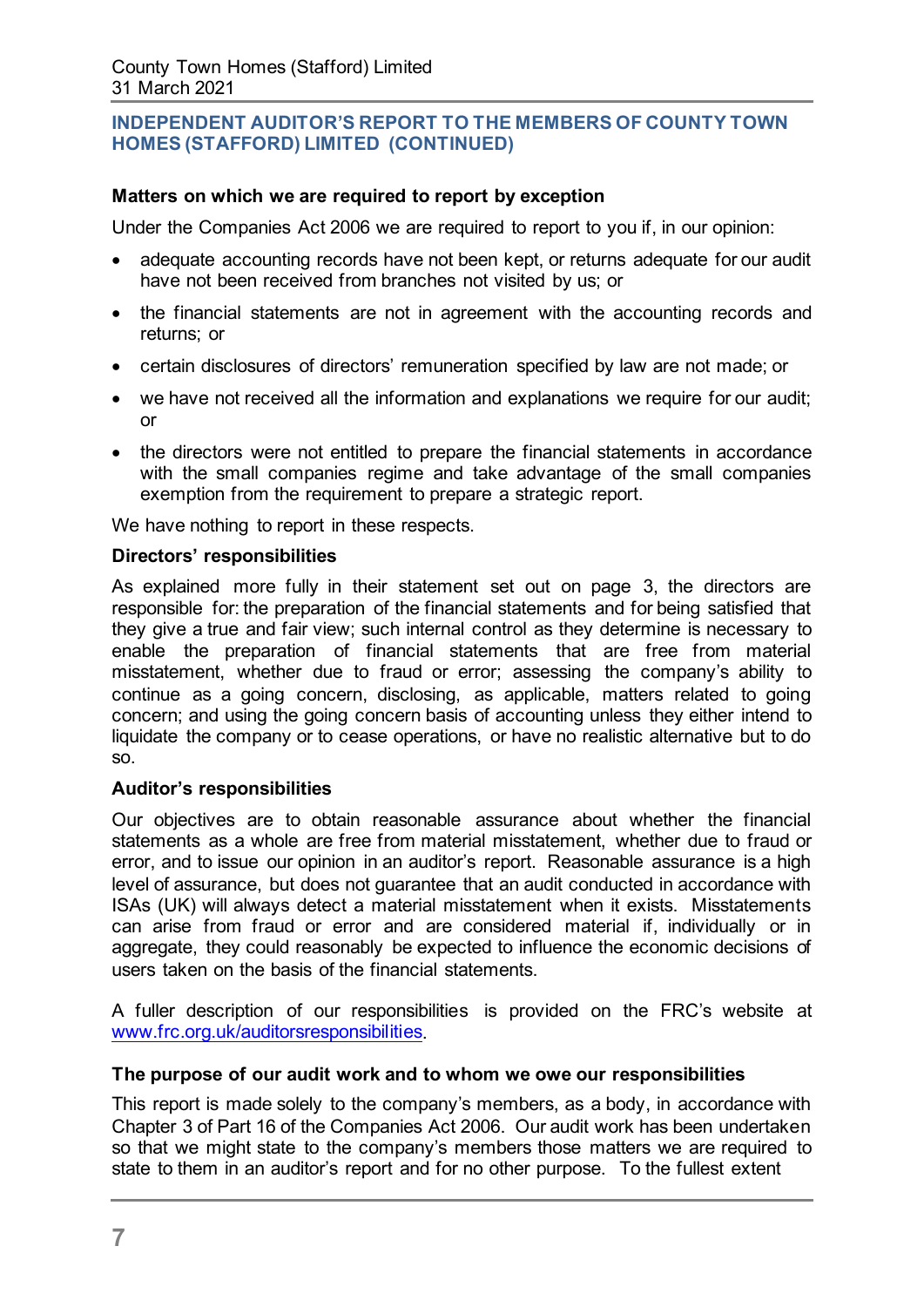permitted by law, we do not accept or assume responsibility to anyone other than the company and the company's members, as a body, for our audit work, for this report, or for the opinions we have formed.

moral.

## **Sarah Brown (Senior Statutory Auditor) for and on behalf of KPMG LLP, Statutory Auditor**

*Chartered Accountants*  One Snowhill Snow Hill Queensway Birmingham B4 6GH

8 September 2021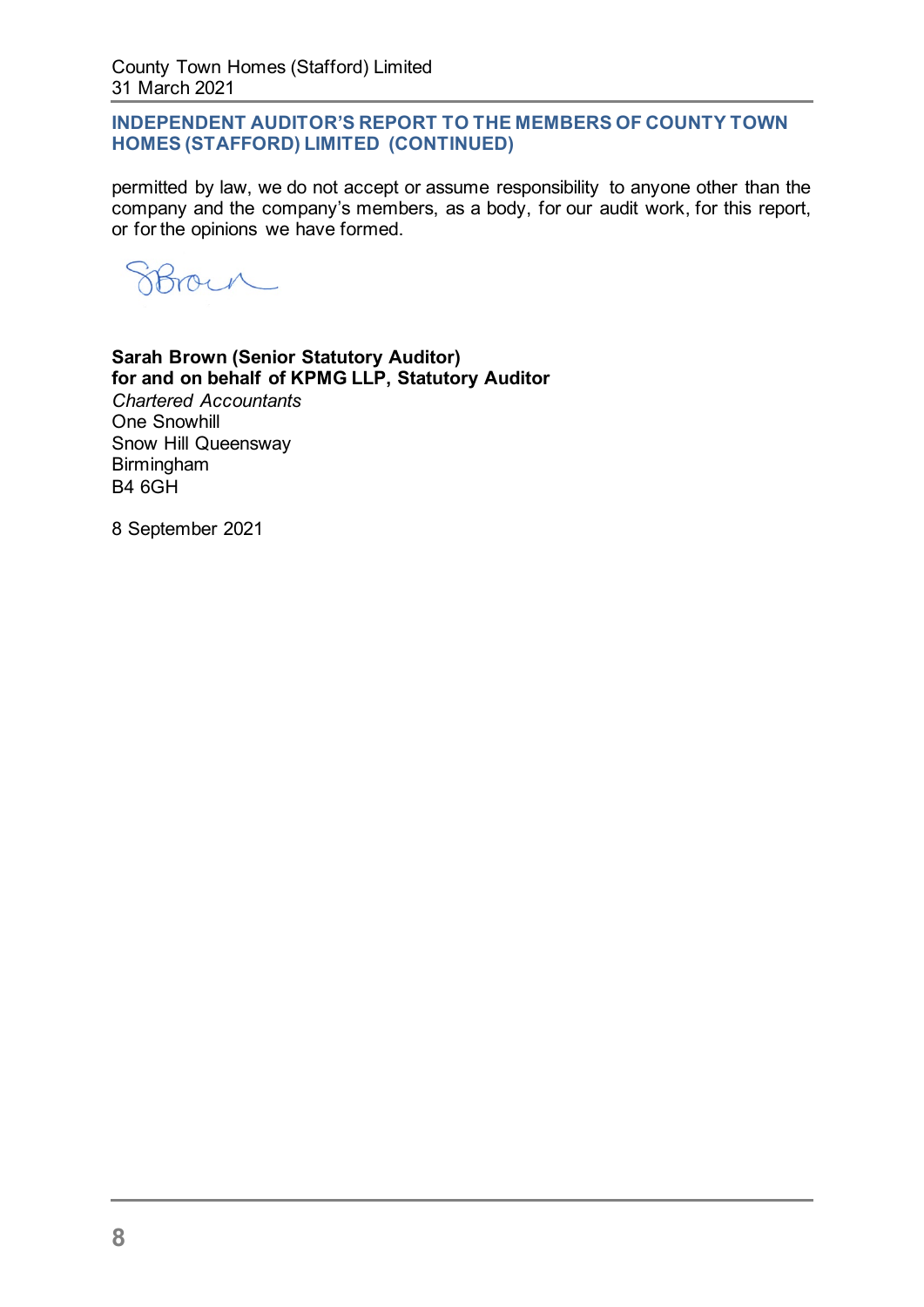## **STATEMENT OF COMPREHENSIVE INCOME For the year ended 31 March 2021**

|                                             | <b>Note</b> | 2021  | 2020  |
|---------------------------------------------|-------------|-------|-------|
|                                             |             | £'000 | £'000 |
| Turnover                                    |             | 750   |       |
| Operating costs                             | 3           | (934) | 56    |
| Operating loss for the financial period     | 4           | (184) | (56)  |
| Loss on ordinary activities before taxation |             | (184) | (56)  |
| Tax on loss on ordinary activities          | 5           |       |       |
| Loss for the financial period               |             | (184) | (56)  |
| Other comprehensive income                  |             |       |       |
| Total comprehensive loss                    |             | (184) | (56)  |

The results stated above are derived from continuing activities.

The notes on pages 12 to 17 form part of these Financial Statements.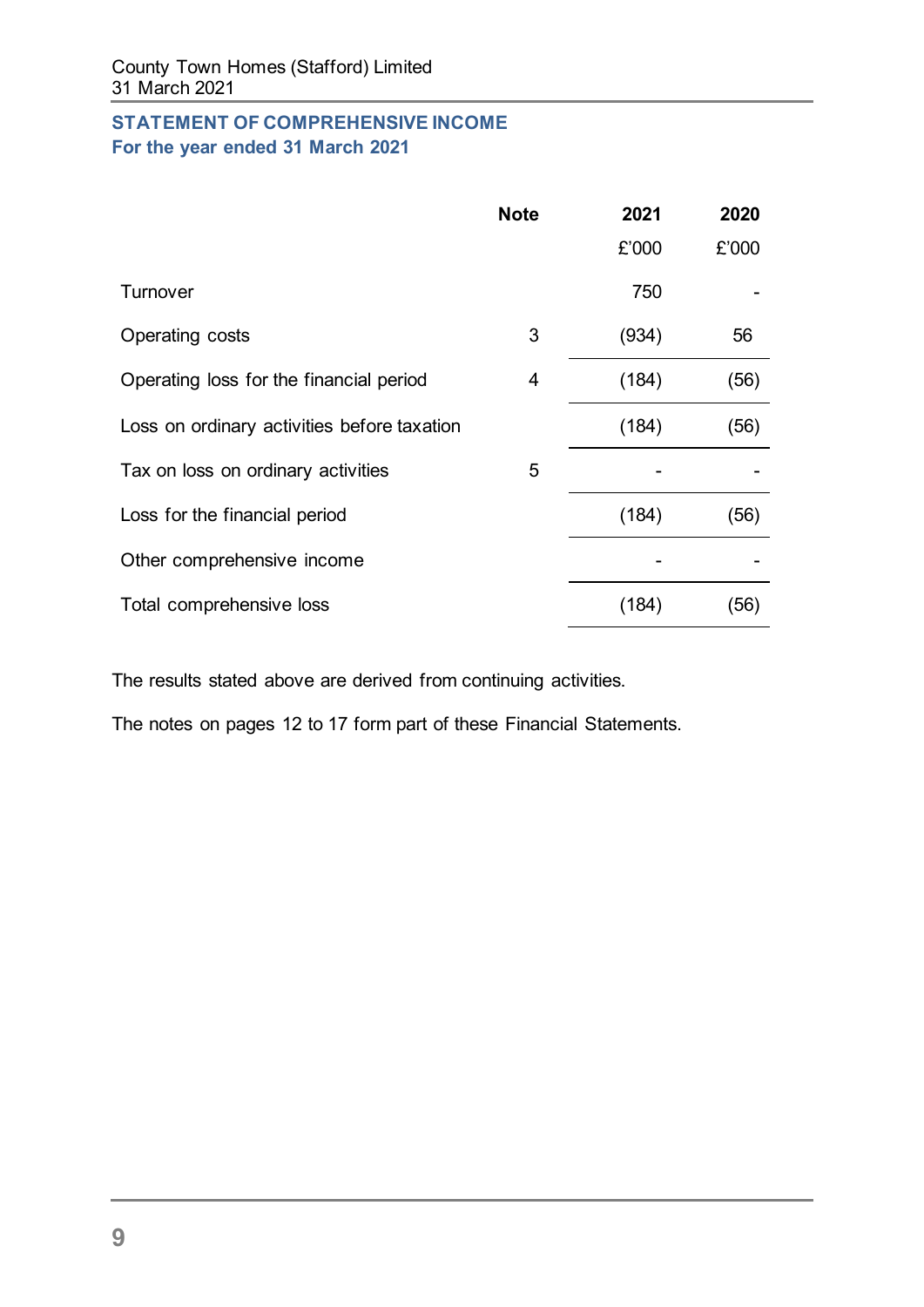#### **STATEMENT OF FINANCIAL POSITION As at 31 March 2021**

|                                                                   | <b>Note</b>    | 2021<br>£'000 | 2020<br>£'000 |
|-------------------------------------------------------------------|----------------|---------------|---------------|
| <b>Current Assets:</b>                                            |                |               |               |
| <b>Stock</b>                                                      | 6              |               | 870           |
| Cash                                                              |                | 14            | 7             |
|                                                                   |                | 14            | 877           |
| <b>Creditors:</b> amounts falling due within<br>one year          | $\overline{7}$ | (184)         | (138)         |
| Net current (liabilities)/ assets                                 |                | (170)         | 739           |
|                                                                   |                |               |               |
| <b>Creditors: amounts falling due after</b><br>more than one year | 8              | (75)          | (800)         |
| <b>Net Liabilities</b>                                            |                | (245)         | (61)          |
| <b>Capital and reserves</b>                                       |                |               |               |
| Share capital and capital contribution                            | 9              | 50            | 50            |
| Profit and loss account                                           |                | (295)         | (111)         |
| <b>Total reserves</b>                                             |                | (245)         | (61)          |

The Financial Statements have been prepared in accordance with the provisions applicable to companies subject to the small companies' regime and in accordance with the provisions of FRS 102 Section 1A - small entities.

The Financial Statements were authorised and approved by the Board on 19 July 2021 and signed on its behalf by:

hene 1

**P J Ingle I E Molyneux Company Secretary** 

The notes on pages 12 to 17 form part of these Financial Statements. Registered Company no. 10584130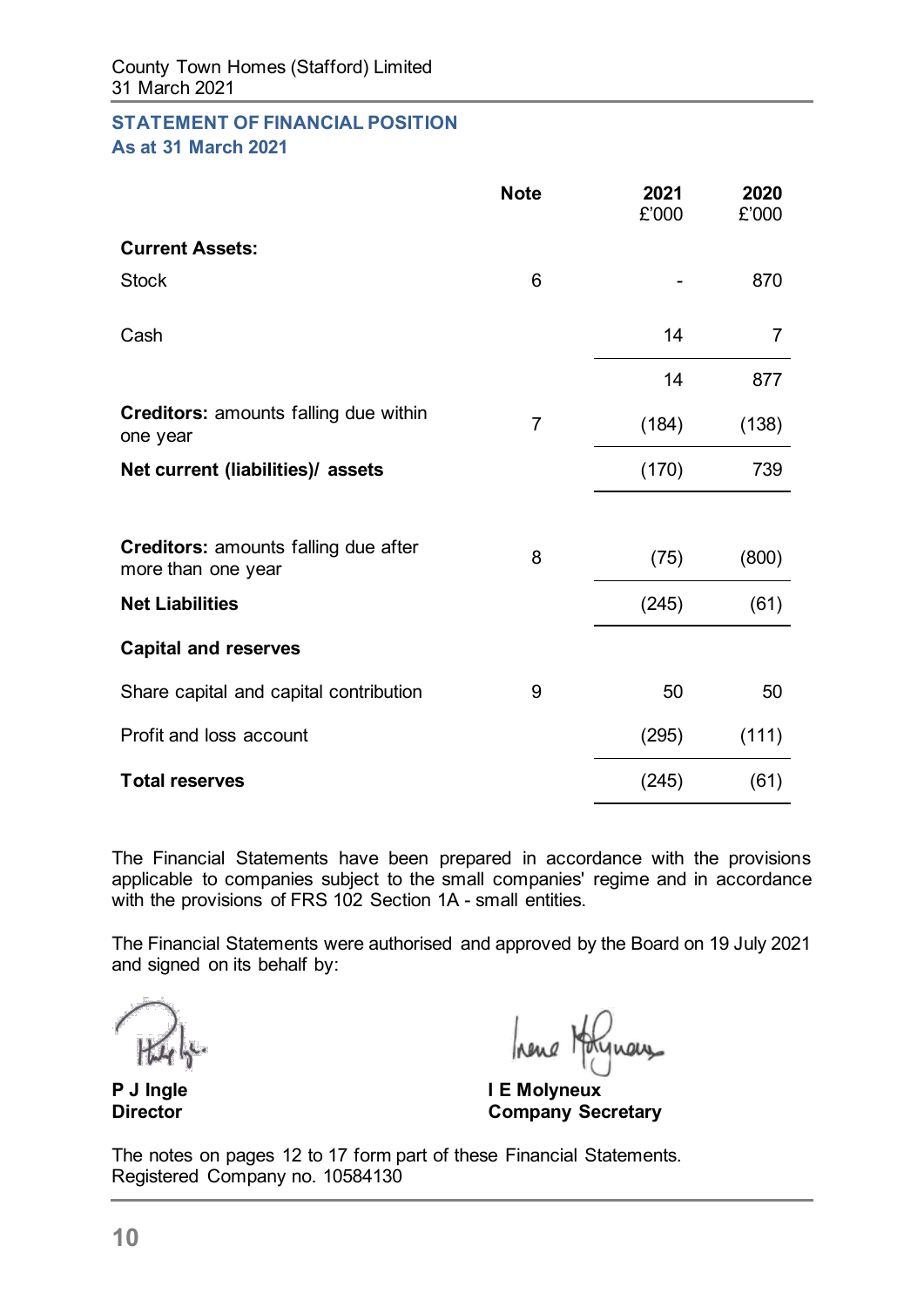# **STATEMENT OF CHANGES IN RESERVES For the year ended 31 March 2021**

<span id="page-12-0"></span>

|                            | 2021<br>Income and<br>expenditure | 2020<br>Income and<br>expenditure |
|----------------------------|-----------------------------------|-----------------------------------|
|                            | reserve                           | reserve                           |
|                            | £'000                             | £'000                             |
| <b>Balance at 1 April</b>  | (111)                             | (55)                              |
| Deficit for the year       | (184)                             | (56)                              |
| <b>Balance at 31 March</b> | (295)                             | (111)                             |

The notes on pages 12 to 17 form part of these Financial Statements.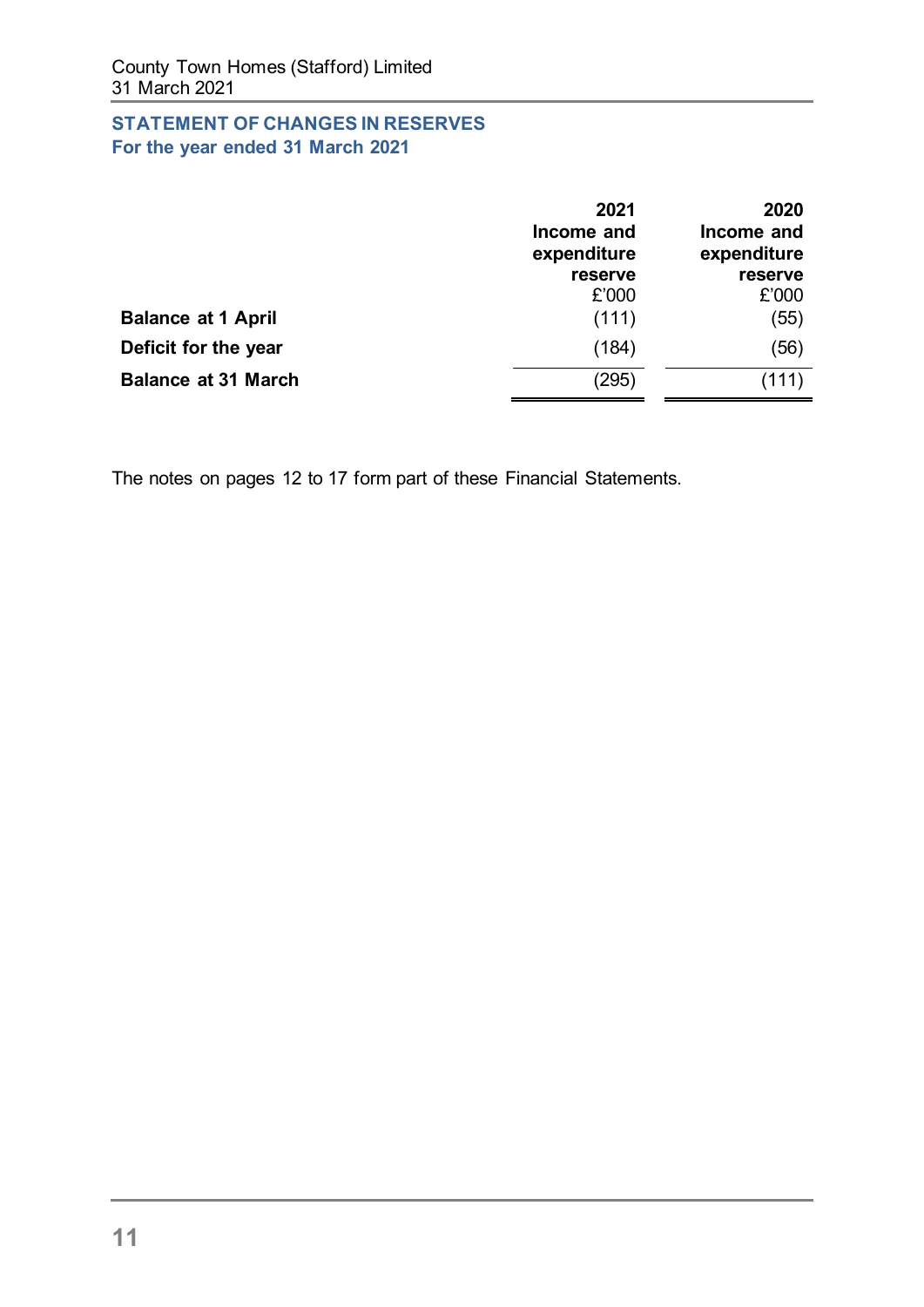## **NOTES TO THE FINANCIAL STATEMENTS**

## **1. Legal status**

County Town Homes (Stafford) Limited is a private company limited by shares and incorporated in England and Wales under the Companies Act 2006. The address of the registered office is given on the company information page and the nature of the company's operations and its principal activities are set out in the directors' report.

## **2. Accounting policies**

## **Basis of preparation of Financial Statements**

The Financial Statements have been prepared under the historical cost convention unless otherwise specified within these accounting policies and in accordance with Section 1A of Financial Reporting Standard 102, the Financial Reporting Standard applicable in the UK and the Republic of Ireland and the Companies Act 2006.

#### **Going concern**

The accounts have been prepared in accordance with applicable accounting standards under the historical cost accounting rules and on a going concern basis.

We have made an assessment of the company's ability to continue as a going concern for a period of at least twelve months from the date on which the financial statements were approved for release. The ongoing impact of the Covid 19 outbreak has been considered by the Directors. Housing developments were halted during the start of 2020/21 due to restrictions imposed by the government but onsite work has recommenced as lockdown restrictions have been eased.

The directors have prepared cash flow forecasts for a period of 12 months from the date of approval of these financial statements which indicate that, taking account of reasonably possible downsides, the company will have sufficient funds through funding from its intermediate parent, Stafford and Rural Homes to meet its liabilities as they fall due for that period.

Those forecasts are dependent on Stafford and Rural Homes not seeking repayment of the amounts currently due to the group, which at 31 March 2021 amounted to £244k, and providing additional financial support during that period. Stafford and Rural Homes has indicated its intention to continue to make available such funds as are needed by the company, and that it does not intend to seek repayment of the amounts due at the balance sheet date, for the period covered by the forecasts. As with any company placing reliance on other group entities for financial support, the directors acknowledge that there can be no certainty that this support will continue although, at the date of approval of these financial statements, they have no reason to believe that it will not do so.

Consequently, the directors are confident that the company will have sufficient funds to continue to meet its liabilities as they fall due for at least 12 months from the date of approval of the financial statements and therefore have prepared the financial statements on a going concern basis.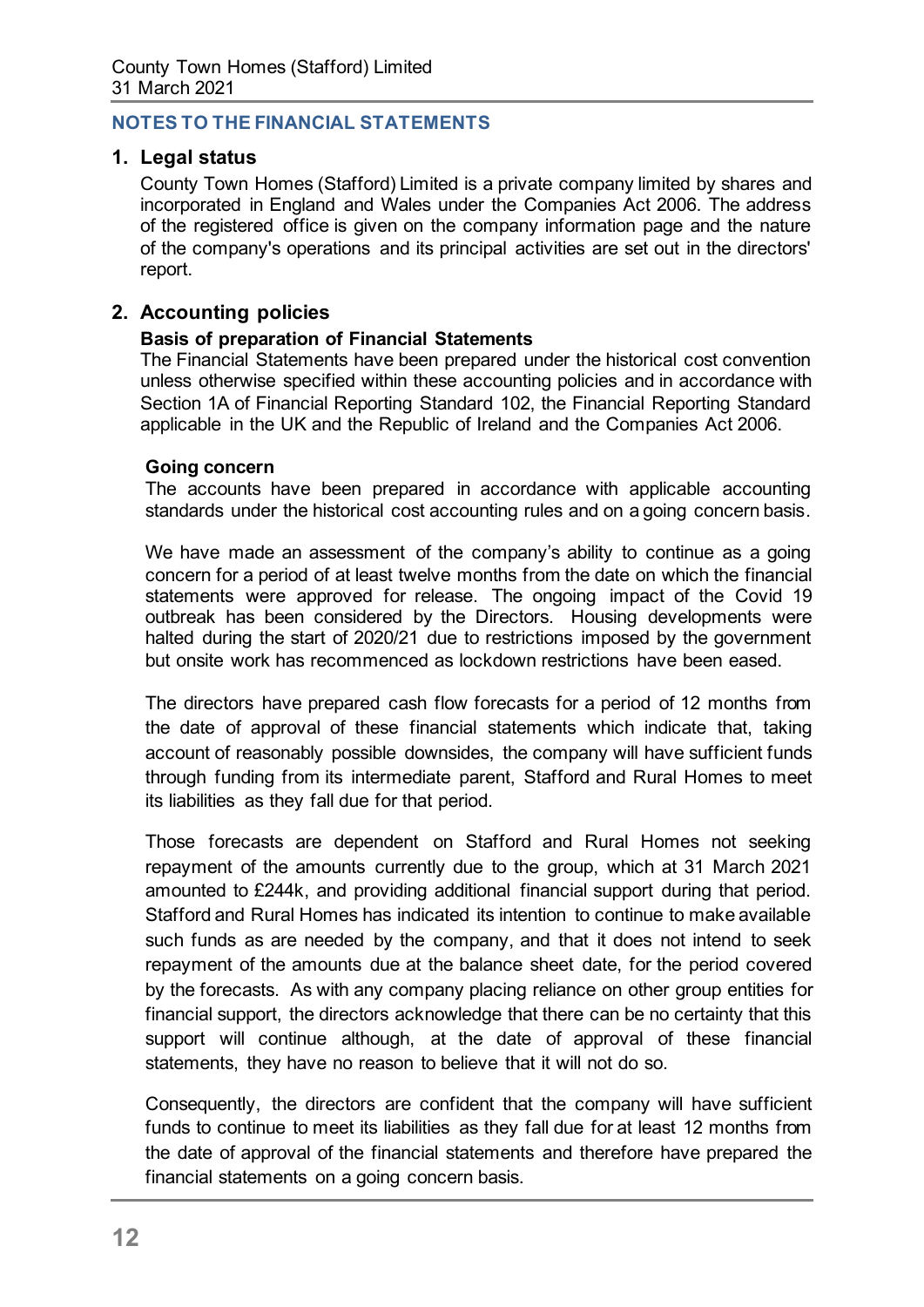#### **Group structure**

County Town Homes (Stafford) Limited is a wholly owned subsidiary of Stafford and Rural Homes Limited.

#### **Turnover**

Turnover is recognised either through stage payments where properties are sold through section 106 agreements or exchange of contracts with individuals.

County Town Homes secured its first land site in February 2018. The site was sold in 2020/21 due to its small scale and the turnover in the year reflects the proceeds on sale.

#### **Cash and cash equivalents**

Cash is represented by cash in hand and deposits with financial institutions repayable without penalty on notice of not more than 24 hours. Cash equivalents are highly liquid investments that mature in no more than three months from the date of acquisition and that are readily convertible to known amounts of cash with insignificant risk of change in value.

#### **Financial instruments**

The company only enters into basic financial instruments transactions that result in the recognition of financial assets and liabilities like trade and other debtors and creditors, loans from banks and other third parties, loans to related parties and investments in non-puttable ordinary shares.

Financial liabilities and equity are classified according to the substance of the financial instrument's contractual obligations, rather than its legal form.

The company's cash at bank and in hand and trade and other debtors and its trade and other creditors and bank overdrafts are measured initially at the transaction price, including transaction costs, and subsequently at amortised cost using the effective interest method. Debt instruments that are payable or receivable within one year are measured at the undiscounted amount of the cash or other consideration expected to be paid or received.

#### **Tax**

Where profits on ordinary activities before tax are generated, County Town Homes will gift aid the profits to the parent within nine months of the year end taking account of any taxable losses carried forward.

#### **Stock**

Stocks are stated at the lower of cost and net realisable value.

## **Creditors**

Short term creditors are measured at the transaction price. Other financial liabilities, including bank loans, are measured initially at fair value, net of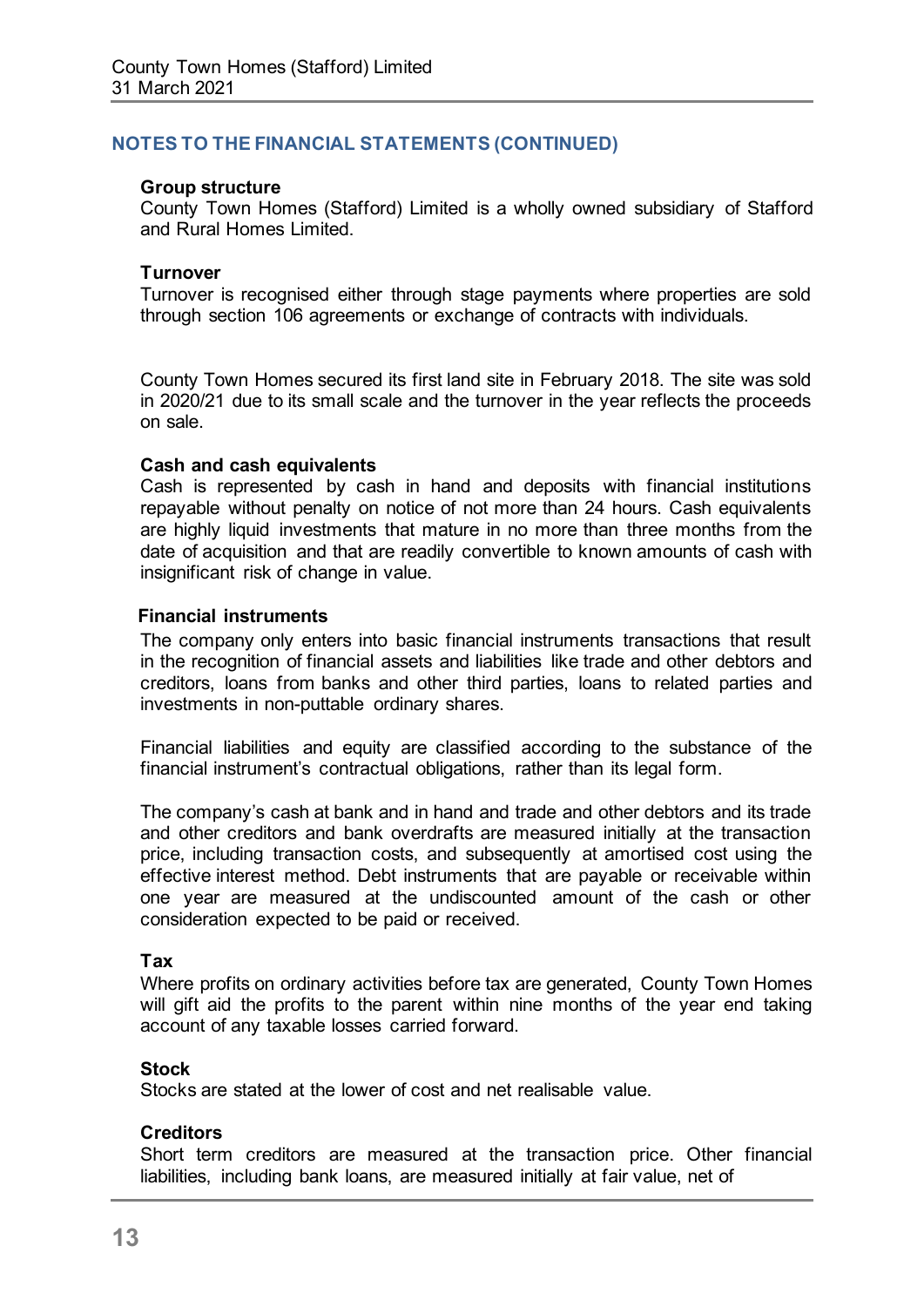transaction costs, and are measured subsequently at amortised cost using the effective interest method.

## **Pensions**

The Company does not operate a pension scheme.

## **Judgement in applying accounting policies and key sources of estimating uncertainty**

In preparing these Financial Statements, the directors have had to make the following judgements:

None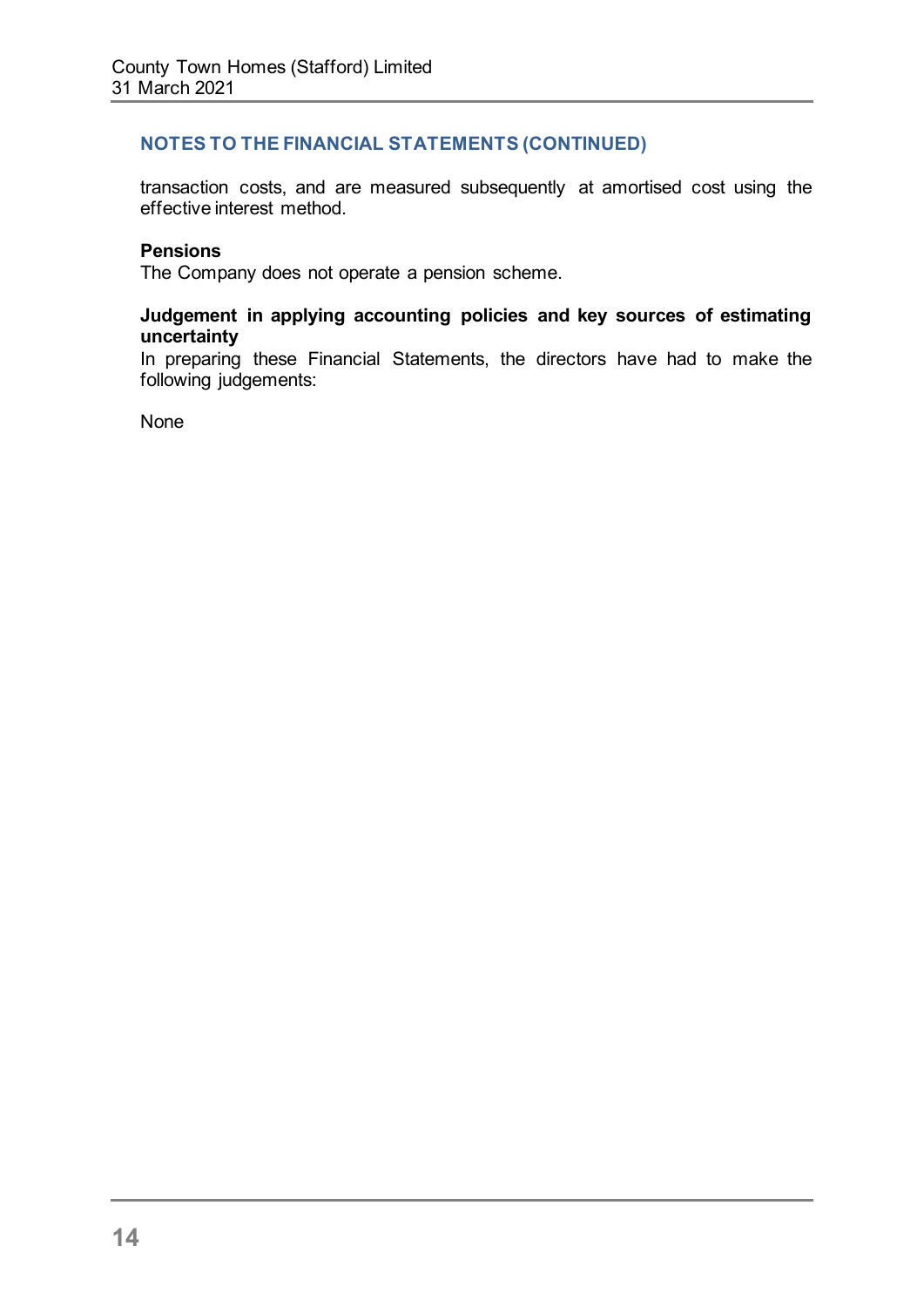# **3. Turnover, operating costs and loss on ordinary activities before taxation**

|                             | <b>Turnover</b> | 2021<br>Operating<br>costs | Loss on<br>ordinary<br>activities<br>before<br>taxation | 2020<br>Loss on<br>ordinary<br>activities<br>before<br>taxation |
|-----------------------------|-----------------|----------------------------|---------------------------------------------------------|-----------------------------------------------------------------|
|                             | £'000           | £'000                      | £'000                                                   | £'000                                                           |
| <b>Development Services</b> | 750             | (934)                      | (184)                                                   | (56)                                                            |
| Total                       | 750             | (934)                      | (184)                                                   | (56)                                                            |

## **4. Loss on ordinary activities before taxation**

This is arrived at after charging:

|                                                        |          | 2021  | 2020  |
|--------------------------------------------------------|----------|-------|-------|
| Auditor's remuneration (including VAT)                 |          | £'000 | £'000 |
| - Fees for audit services<br>- Fees for other services |          | 4     |       |
| Interest payable to parent company                     | (Note 8) | 42    |       |

## **5. Tax on loss on ordinary activities**

|                                                                                         | 2021  | 2020  |
|-----------------------------------------------------------------------------------------|-------|-------|
|                                                                                         | £'000 | £'000 |
| Loss on ordinary activities before tax                                                  | (184) | (59)  |
| Tax on profit / (loss) on ordinary activities at standard<br>CT rate of 19% (2020: 19%) | (35)  | (11)  |
| Gift Aid payment not subject to UK taxation                                             |       |       |
| Deferred tax not recognised                                                             | 35    |       |
| Total charge / (credit) for the period                                                  |       |       |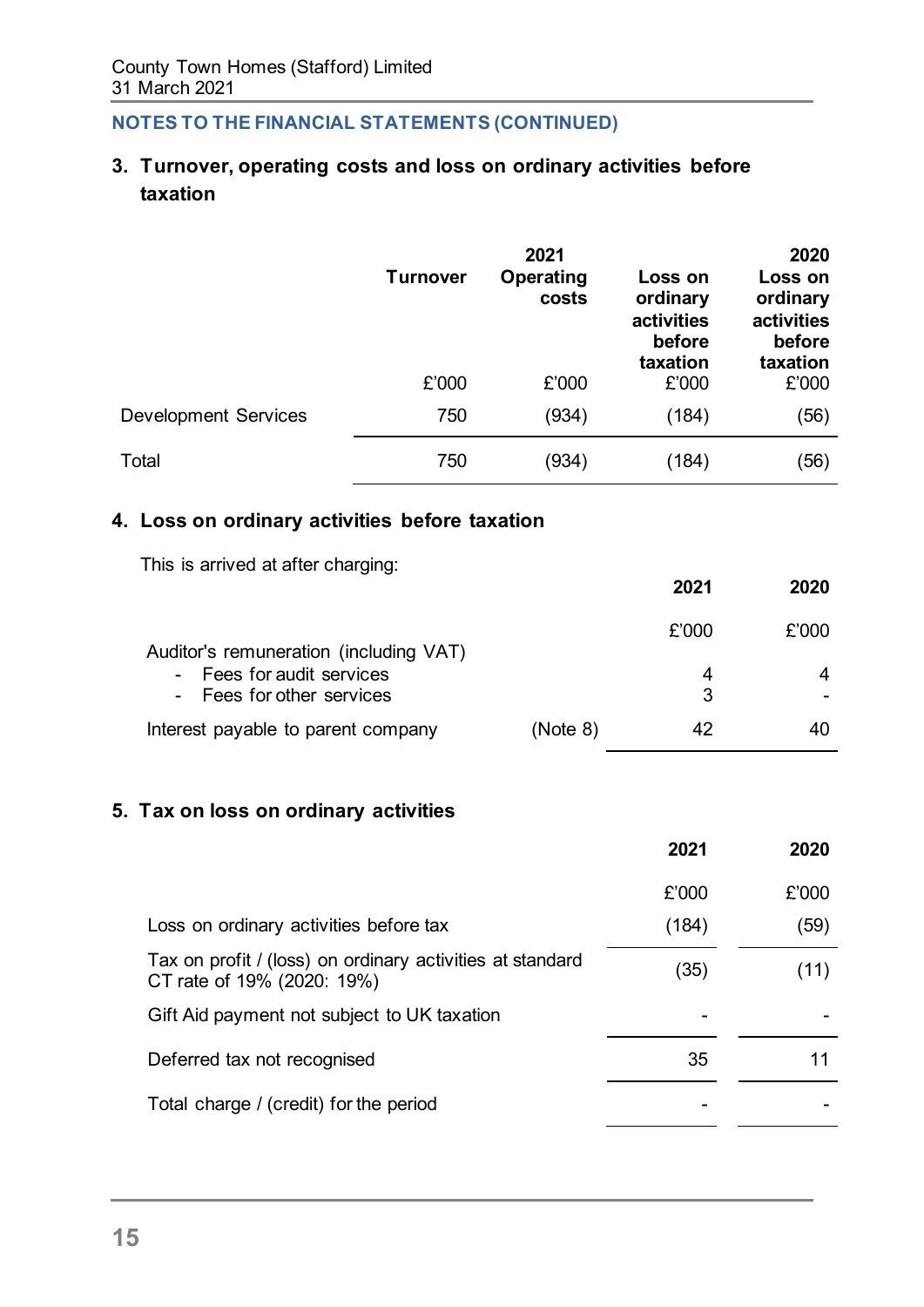## **6. Stock**

|                                 | 2021                         | 2020  |
|---------------------------------|------------------------------|-------|
|                                 | £'000                        | £'000 |
| Work in Progress - developments | $\qquad \qquad \blacksquare$ | 870   |
| Total                           | -                            | 870   |

## **7. Creditors: amounts falling due within one year**

|                                                                                 | 2021  | 2020  |
|---------------------------------------------------------------------------------|-------|-------|
|                                                                                 | £'000 | £'000 |
| Amounts owed to group undertakings are interest free<br>and repayable on demand | 177   | 126   |
| Accruals and deferred income                                                    |       | 12    |
| Total                                                                           | 184   | 138   |

## **8. Loans and borrowing**

|                           | 2021  | 2020  |
|---------------------------|-------|-------|
| <b>Maturity of debt</b>   | £'000 | £'000 |
| Between one and two years | 75    | 800   |
| Total                     | 75    | 800   |

A facility of £4.95m has been made available by the parent company. £75k has been drawn with a weighted average interest of 4.8%. Loans are held on a floating charge basis.

| 9. Share capital and capital contribution       |       |       |
|-------------------------------------------------|-------|-------|
|                                                 | 2021  | 2020  |
| Authorised, allotted, called up and fully paid. | £'000 | £'000 |
| 1 ordinary share of £1                          |       |       |
| Capital contribution                            | 50    | 50    |
| Total                                           | 50    | 50    |